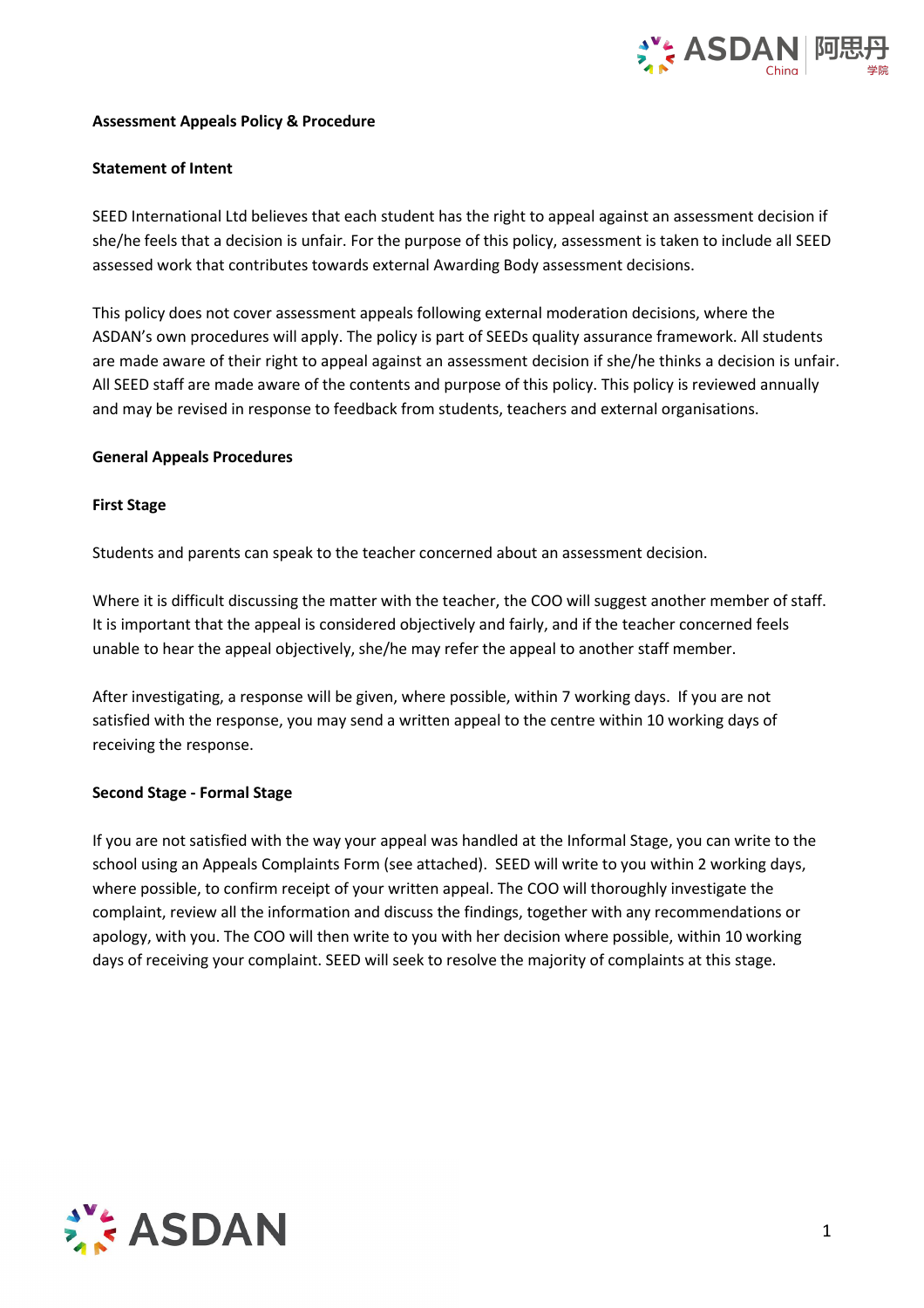

# **Third Stage - Complaint Heard by Appeal Panel**

If you are still not satisfied, you may complain in writing to the CEO. The CEO may contact you directly to understand more about the complaint and to seek a resolution. If you are still unhappy with the outcome of the complaint, then the CEO will convene an Appeal Panel. The Panel can be drawn from the nominated members and may include a partner centre and will consist of at least three people who were not directly involved in the matters detailed in the complaint. One of the Panel members will be independent of the management and running of the school. If the COO and the CEO have heard the complaint informally as described above, the COO and the CEO must not, of course participate in the Panel Hearing. The Panel may choose its own chair. This is the last stage of SV appeals procedure. The Panel can:<br>• dismiss the assessment decision in whole or in part;

- 
- uphold the assessment decision in whole or in part;
- decide on the appropriate action to be taken to resolve the complaint;

• recommend changes to the school's systems or procedures to ensure that problems of a similar nature do not recur.

The Appeals Committee will meet within 20 school days. The student and parent/carer will be invited to attend this meeting at least 10 school days before it happens. Parents can be accompanied to this meeting if they wish. Everyone at this meeting as well as the COO, Chair and, where relevant, the person complained about, will receive in writing the decision and recommendations of the Appeals Committee within 5 school days. The Committee's decision is final.

SEED maintains a written record of all complaints and appeals, and of whether they are resolved at the preliminary stage or proceed to a panel hearing. All correspondence, statements and records relating to individual complaints are kept confidential.

Last revision: September30, 2019 Compiled by Doris Huang, Chief Operating Officer